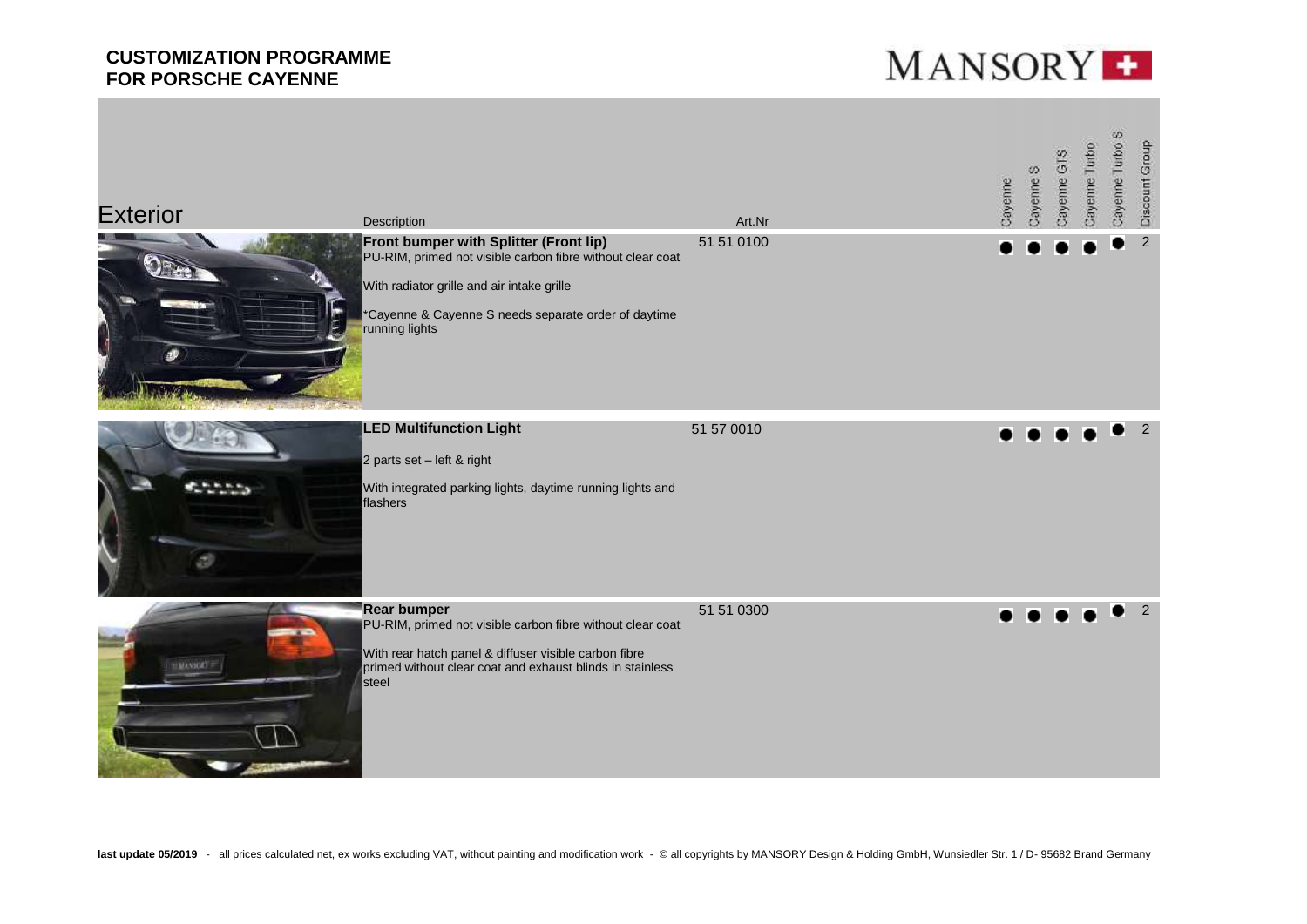| <b>Exterior</b> | Description                                                                                                                                                                                                                                                | Art.Nr     | Cayenne | Cayenne S | Cayenne GTS | Cayenne Turbo | Cayenne Turbo S | Discount Group |
|-----------------|------------------------------------------------------------------------------------------------------------------------------------------------------------------------------------------------------------------------------------------------------------|------------|---------|-----------|-------------|---------------|-----------------|----------------|
|                 | Side skirt Set,<br>2 parts set - left & right, PU-RIM, primed not visible<br>carbon fibre without clear coat<br>*series vehicles without side skirts need an<br>extra original installation kit, please order<br>from Porsche AG, Part-No.: 955 559 82 100 | 51 51 0600 |         |           |             |               |                 | 2              |
|                 | <b>Fender Wing Extension,</b><br>2 parts set - left & right, PU-RIM, primed not visible<br>carbon fibre without clear coat                                                                                                                                 | 51 31 0400 |         |           |             |               |                 | 2              |
|                 | <b>SOFT KIT SET</b><br>- Front bumper with Splitter (Front lip)<br>- LED Multifunction Light<br>- Rear bumper<br>- Side skirt Set                                                                                                                          | 51 51 0S01 |         |           |             |               |                 | 2              |
|                 | Wide body KIT SET<br>- Front bumper with Splitter (Front lip)<br>- LED Multifunction Light<br>- Rear bumper<br>- Side skirt Set<br>- Fender Wing Extension                                                                                                 | 51 51 0W01 |         |           |             |               |                 |                |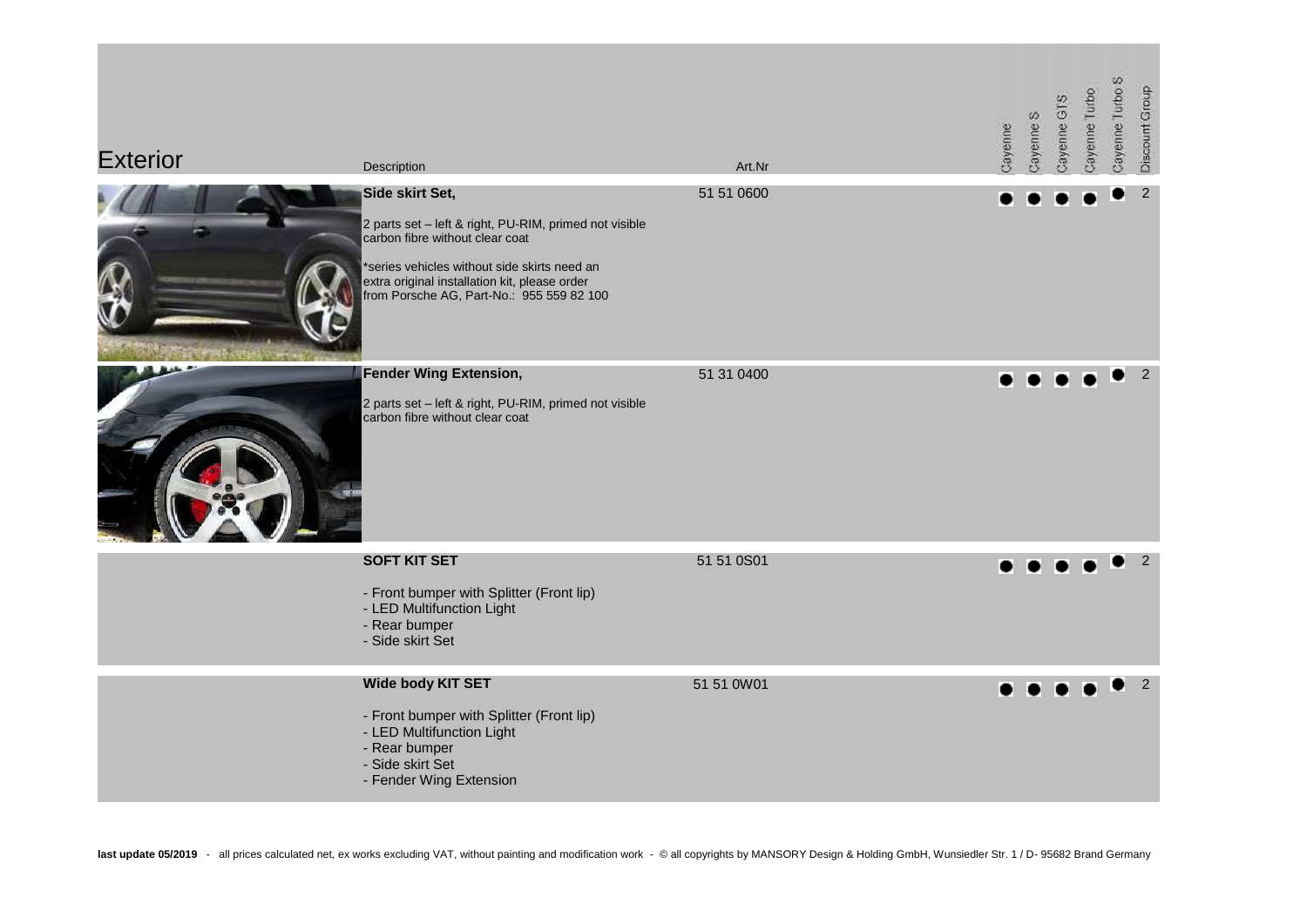| <b>Exterior</b> | Description                                                                                                                                                                                                                                                                                              | Art.Nr     | Cayenne | Cayenne S | Cayenne GTS | Cayenne Turbo | Cayenne Turbo S | Discount Group |
|-----------------|----------------------------------------------------------------------------------------------------------------------------------------------------------------------------------------------------------------------------------------------------------------------------------------------------------|------------|---------|-----------|-------------|---------------|-----------------|----------------|
|                 | Carbon fibre cover for splitter<br>Situated at the middle front lip                                                                                                                                                                                                                                      | 51 51 0010 |         |           |             |               |                 | $\overline{2}$ |
|                 | Carbon fibre cover for rear diffusor,<br>Visible carbon fibre primed without clear coat                                                                                                                                                                                                                  | 51 51 0310 |         |           |             |               |                 | 2              |
|                 | Side skirt Set with light's,<br>2 parts set - left & right, PU-RIM, primed not visible<br>carbon fibre without clear coat, with integrated LEDs 4<br>parts<br>*series vehicles without side skirts need an<br>extra original installation kit, please order<br>from Porsche AG, Part-No.: 955 559 82 100 | 51 51 0610 |         |           |             |               |                 | 2              |
|                 | Roof spoiler "Chopster-Look",<br>PUR, primed not visible carbon fibre without clear coat,<br>with integrated LED brake light                                                                                                                                                                             | 51 51 0800 |         |           |             |               |                 |                |
|                 | Roof spoiler "Chopster-Look",<br>Visible carbon fibre primed without clear coat, with<br>integrated LED brake light                                                                                                                                                                                      | 51 51 0802 |         |           |             |               |                 | 2              |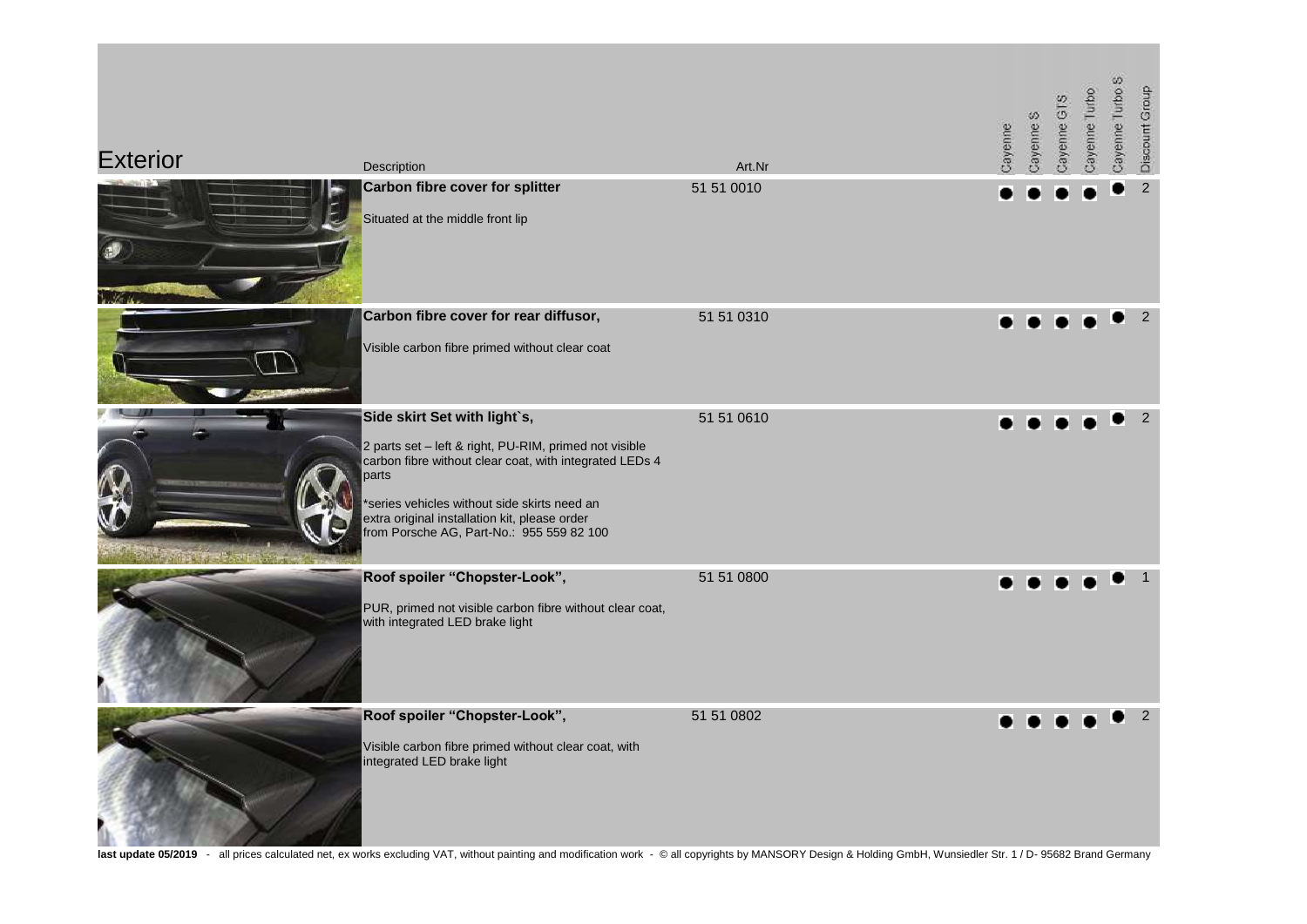

| <b>Exterior</b> | Description                                                                                              | Art.Nr     | Cayenne | Cayenne S | Cayenne GTS | Cayenne Turbo | Cayenne Turbo S | Discount Group |
|-----------------|----------------------------------------------------------------------------------------------------------|------------|---------|-----------|-------------|---------------|-----------------|----------------|
|                 | <b>Engine Bonnet II Exposed,</b><br>Visible carbon fibre primed without clear coat                       | 51 51 0920 |         |           |             |               |                 | 2              |
|                 | Engine Bonnet II Primed,<br>Primed not visible carbon fibre without clear coat                           | 51 51 P920 |         |           |             |               |                 |                |
|                 | <b>Engine Bonnet I Exposed,</b><br>Visible carbon fibre primed without clear coat                        | 51 51 0900 |         |           |             |               |                 | 2              |
| a               | <b>Engine Bonnet I Primed,</b><br>Primed not visible carbon fibre without clear coat                     | 51 51 P900 |         |           |             |               |                 |                |
|                 | <b>Headlight Cover,</b><br>2 parts set - left & right,<br>Visible carbon fibre primed without clear coat | 51 51 0520 |         |           |             |               |                 | $\overline{2}$ |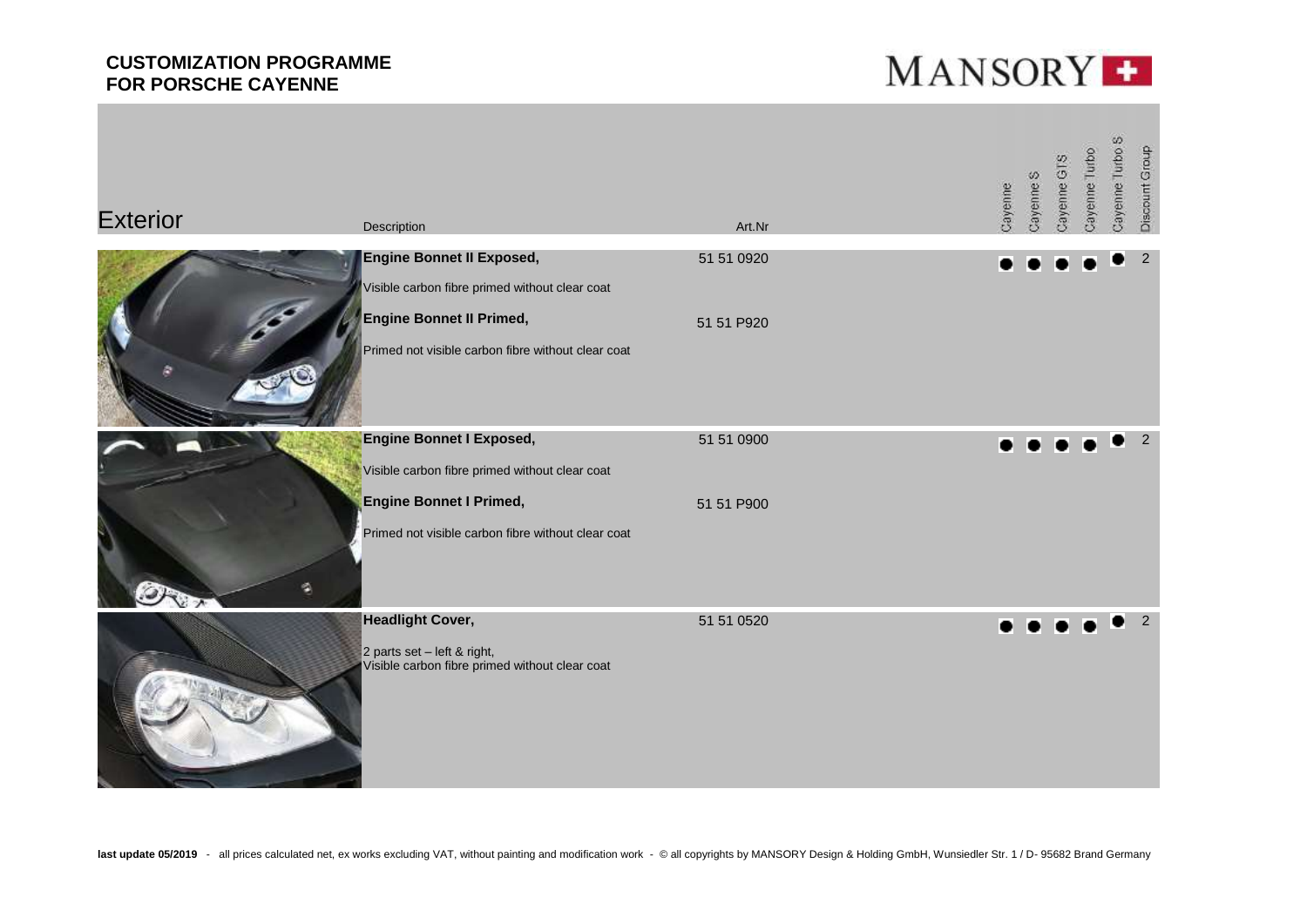

| <b>Exterior</b> | Description                                                                               | Art.Nr     | Cayenne   | Cayenne S           | Cayenne GTS | Cayenne Turbo                 | Cayenne Turbo S | Discount Group |
|-----------------|-------------------------------------------------------------------------------------------|------------|-----------|---------------------|-------------|-------------------------------|-----------------|----------------|
|                 | Mirror cover,<br>2 parts set - left & right,<br>visible carbon fibre glossy*              | 51 51 6200 | $\bullet$ | $\bullet$           | $\bullet$   | IT.                           |                 | 2              |
|                 | Windscreen wiper cover,<br>2 parts set,<br>Visible carbon fibre primed without clear coat | 51 51 6600 |           | $\bullet$ $\bullet$ |             | $\bullet$ $\bullet$ $\bullet$ |                 | $\overline{2}$ |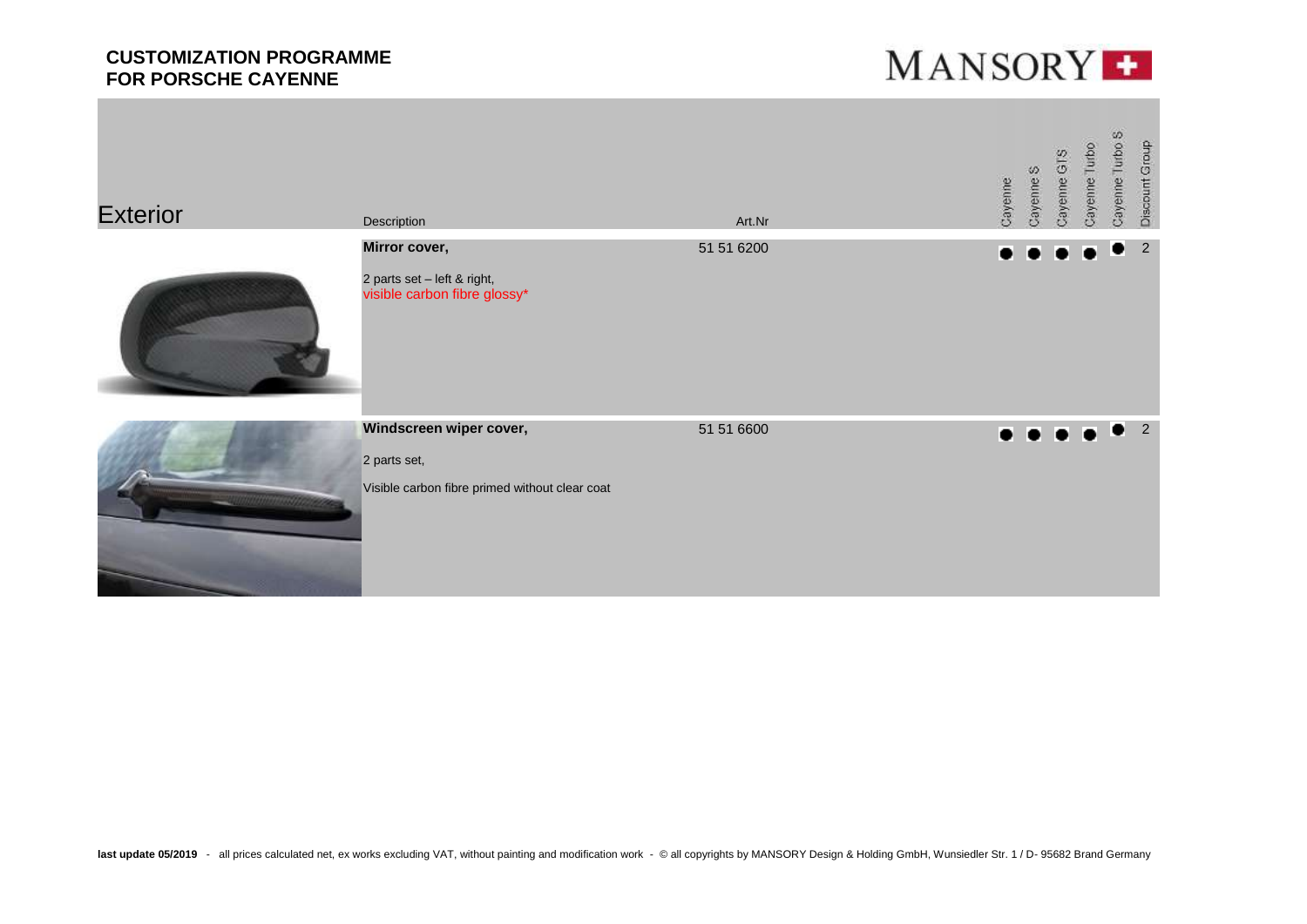



# Adaptor Kits

| 23 955 035 | $\bullet \bullet \bullet \bullet \bullet \bullet$ |
|------------|---------------------------------------------------|
|            |                                                   |
|            |                                                   |
|            |                                                   |
|            |                                                   |

|    | 23 inch Adapter kit                                                      | 17 955 025 |  |  |  |  |
|----|--------------------------------------------------------------------------|------------|--|--|--|--|
|    | 4 parts set, with assembling kit                                         |            |  |  |  |  |
| C) | FA: 17 mm wheel spacer<br>RA: 25 mm wheel spacer                         |            |  |  |  |  |
|    | inclusive 20x Cone-bolt M14,<br>20x Knurl-bolt M14,<br>20x Alu-Wheel-Nut |            |  |  |  |  |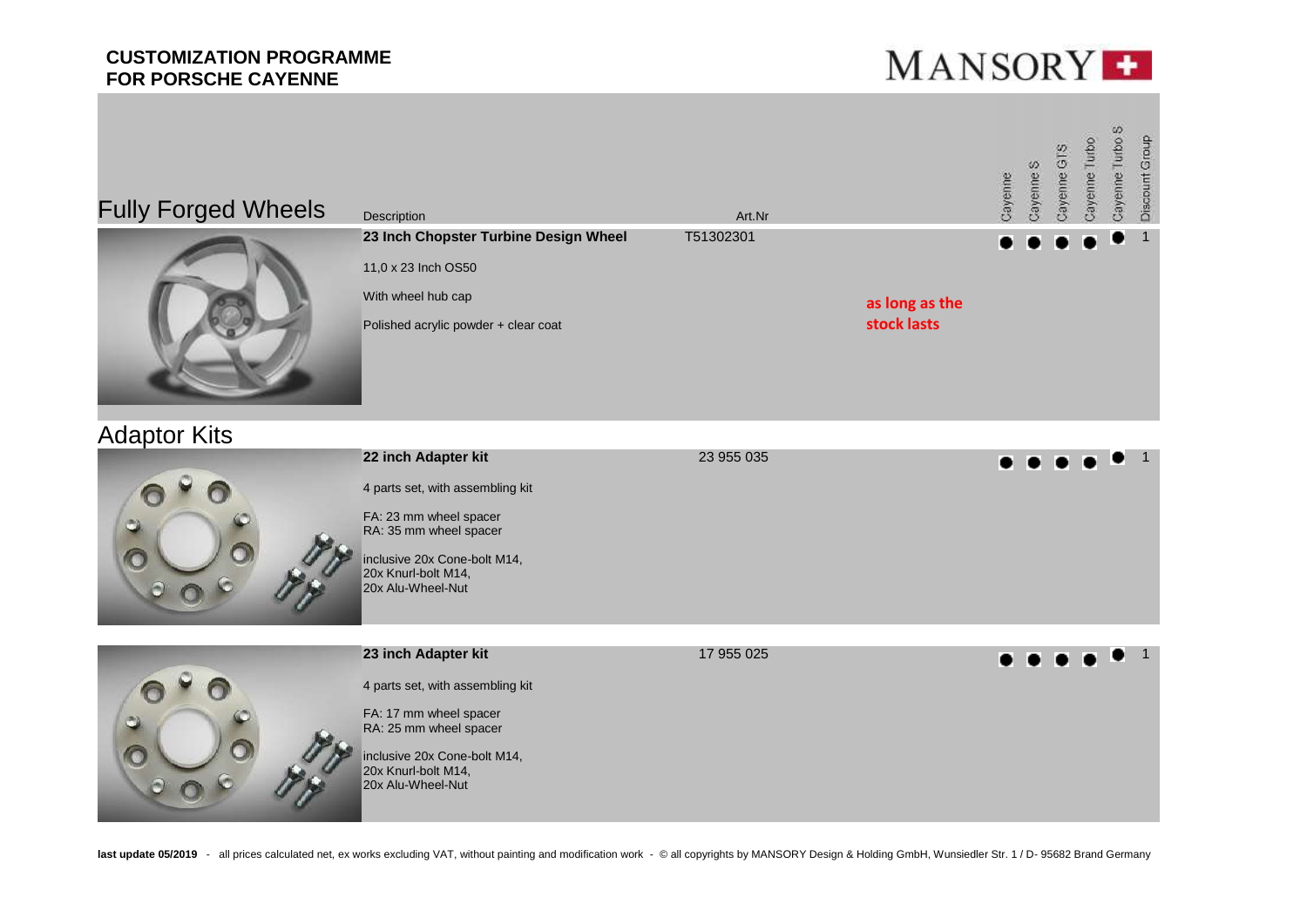

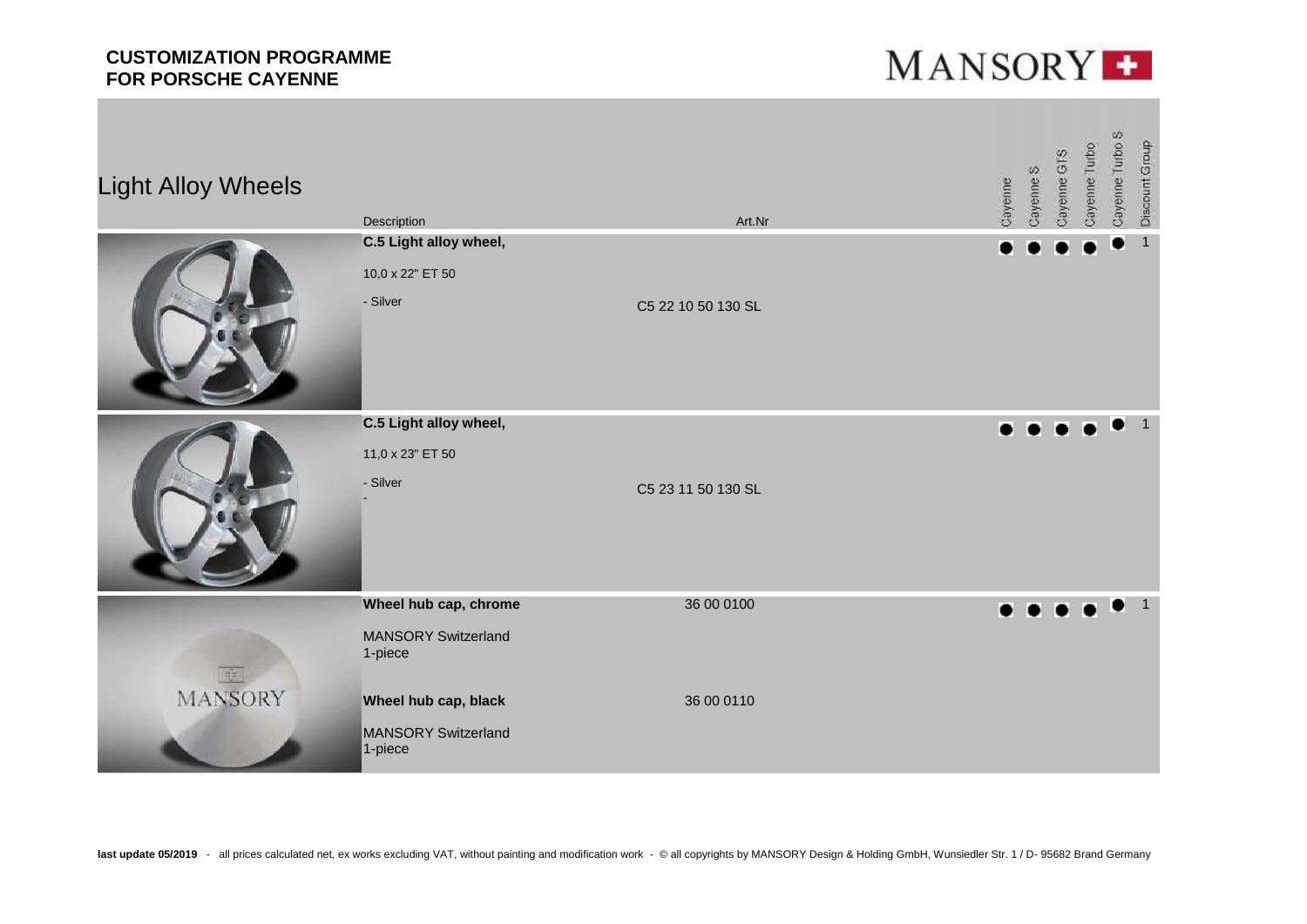

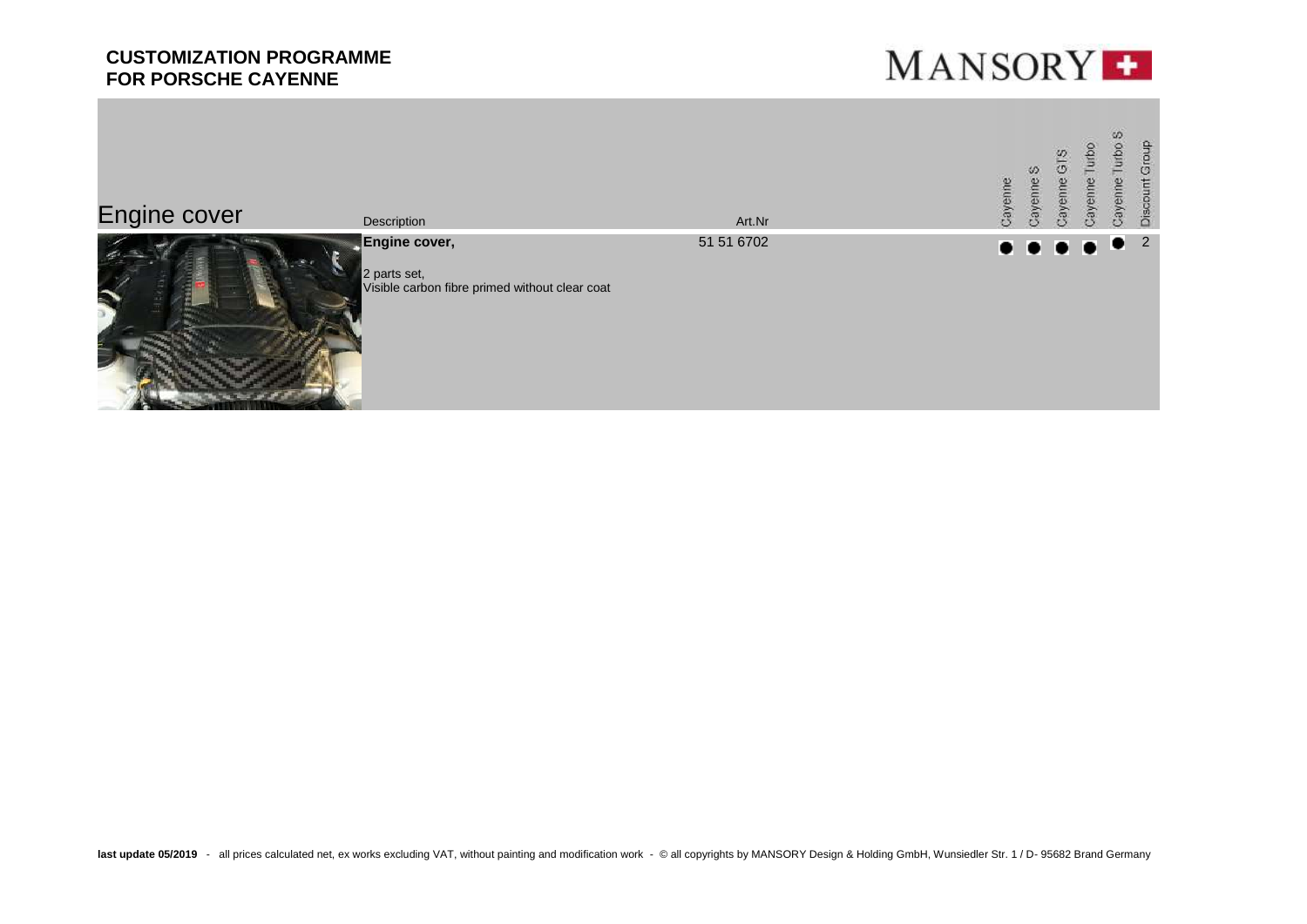

| Performance Upgrade | Description                                                                          | Art.Nr     | Cayenne      | Cayenne S    | Cayenne GTS      | Cayenne Turbo            | Cayenne Turbo S  | Discount Group          |
|---------------------|--------------------------------------------------------------------------------------|------------|--------------|--------------|------------------|--------------------------|------------------|-------------------------|
|                     | <b>MANSORY Power Kit,</b><br>Performance upgrade by 50 PS & 120 NM                   | 51 51 0550 | $\mathbf{x}$ | $\mathbf{x}$ | $\boldsymbol{x}$ |                          | $\boldsymbol{x}$ | $\overline{2}$          |
|                     | <b>MANSORY Power Kit,</b><br>Performance upgrade by 25 PS & 80 NM                    | 51 51 0575 |              |              |                  | $x \times x \times 2$    |                  |                         |
|                     | <b>MANSORY Power Kit,</b><br>Turbo Charger Upgrade,<br>Performance upgrade by 120 PS | 51 51 1550 |              | $x \times x$ |                  | $\overline{\phantom{a}}$ |                  | $\overline{\mathbf{2}}$ |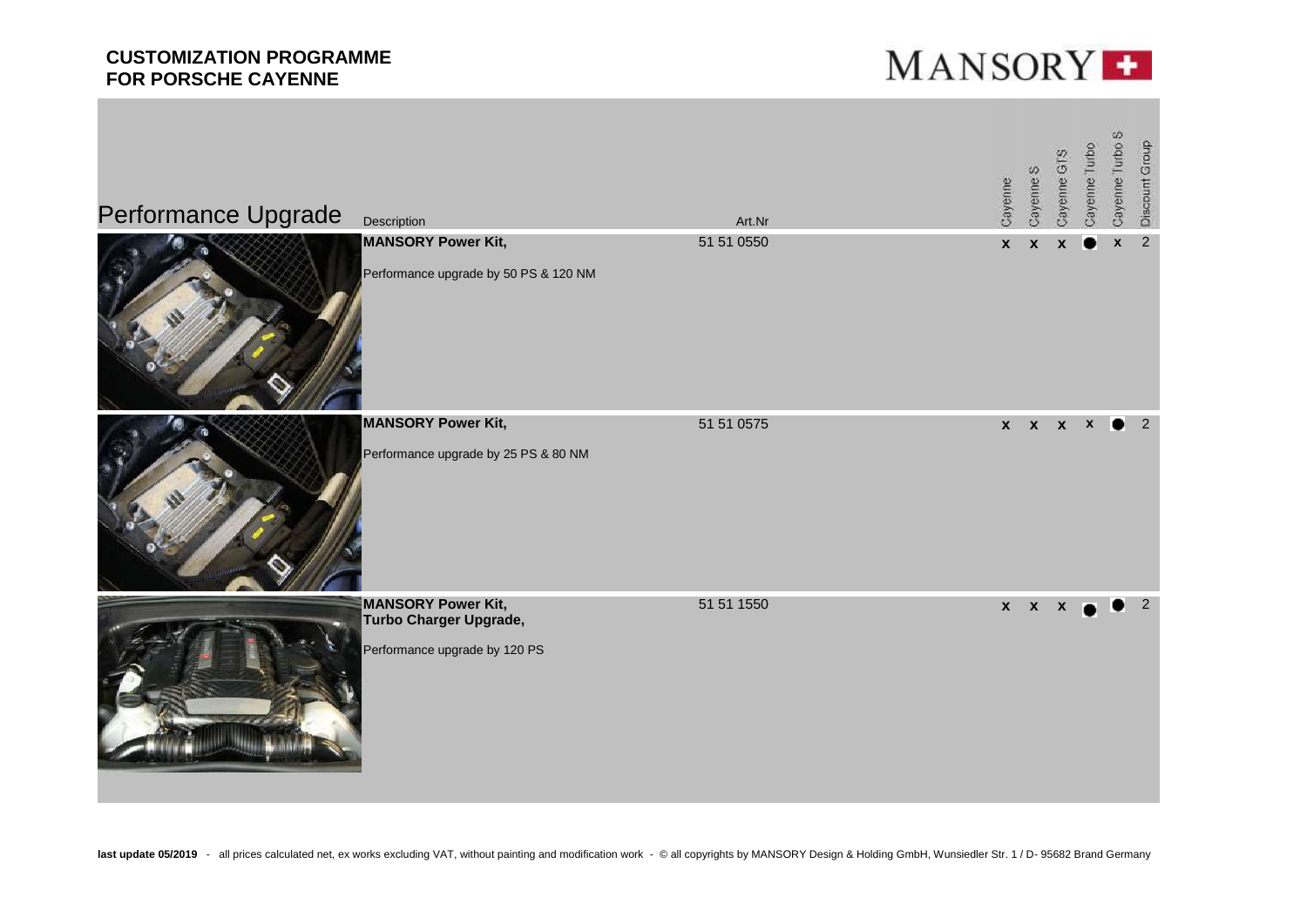

| Performance Upgrade       | Description                                                     | Art.Nr     | Cayenne | Cayenne S | Cayenne GTS | Cayenne Turbo | Cayenne Turbo S | Discount Group |
|---------------------------|-----------------------------------------------------------------|------------|---------|-----------|-------------|---------------|-----------------|----------------|
|                           | Sport Air Filter,<br>2 parts set, full moulding, carbon dynamic | 51 51 1500 |         |           |             |               |                 | $\sqrt{2}$     |
| <b>Chassis Suspension</b> | E-lower suspension module,                                      | 51 30 0100 |         |           |             |               |                 |                |
|                           | (ca. -45mm)                                                     |            |         |           |             |               |                 |                |
|                           | Sport spring kit 1, for Cayenne V6<br>lowering ca. 40mm         | 51 30 0110 |         |           |             |               |                 |                |
|                           | Sport spring kit 2, for Cayenne V8<br>lowering ca. 40mm         | 51 30 0120 |         |           |             |               |                 |                |
|                           | only for Cayenne without Porsche PDCC                           |            |         |           |             |               |                 |                |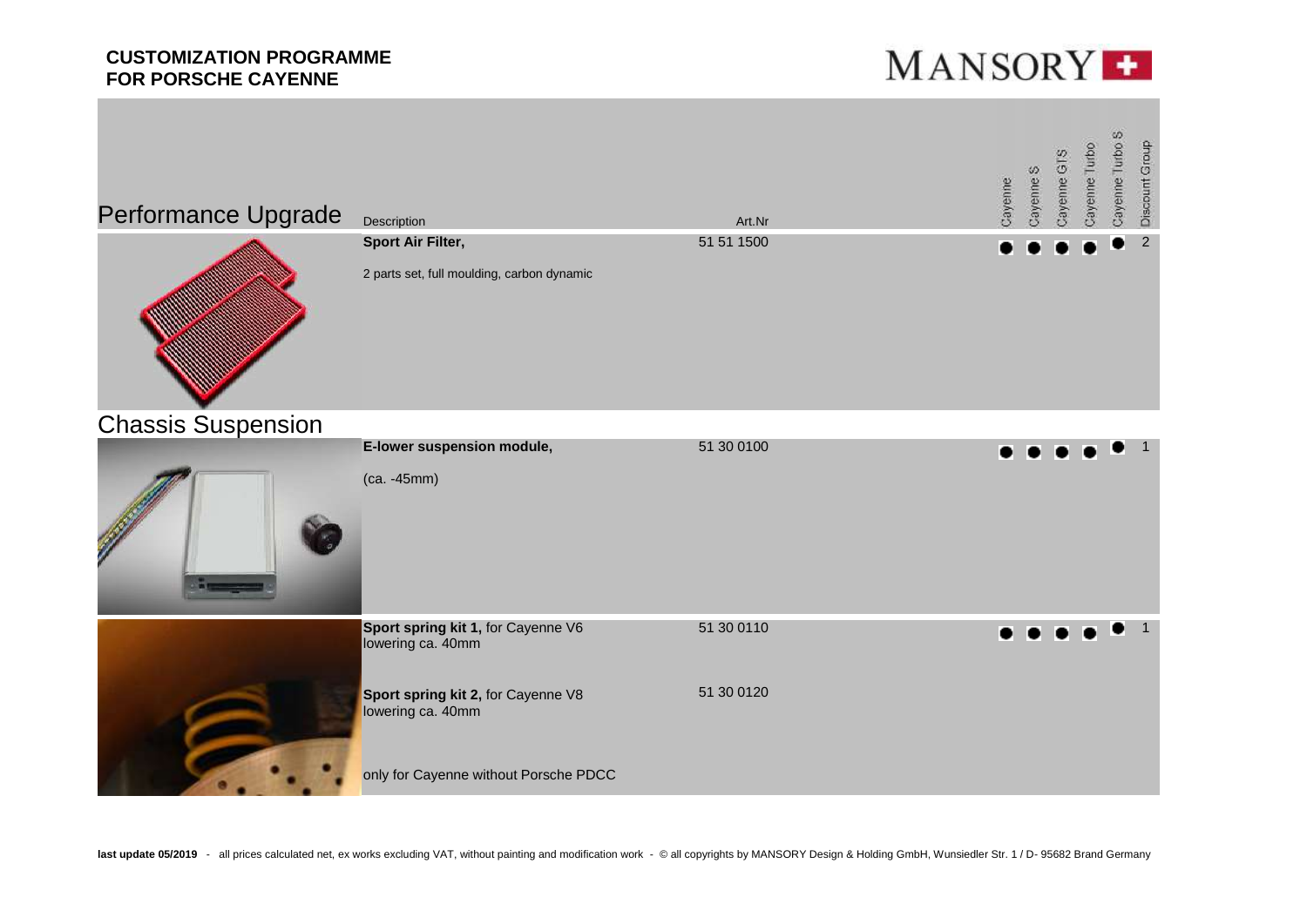

| <b>Exhaust System</b> | <b>Description</b>                                                                                                                                                                                                    | Art.Nr     | Cayenne |              | Cayenne S    | Cayenne GTS      | Cayenne Turbo      | Cayenne Turbo S | Discount Group |
|-----------------------|-----------------------------------------------------------------------------------------------------------------------------------------------------------------------------------------------------------------------|------------|---------|--------------|--------------|------------------|--------------------|-----------------|----------------|
|                       | Exhaust system with throttle control,<br>consisting of:<br>Sport muffler (stainless steel)<br>and 2x double pipe clamp                                                                                                | 51 51 0350 |         |              |              |                  | $\pmb{\mathsf{X}}$ | X               | $\overline{1}$ |
|                       | Exhaust system with throttle control,<br>consisting of:<br>Sport muffler (stainless steel)<br>and 2x double pipe clamp<br>both exhaust systems need either remote control<br>(51510360) or manual control (51510362). | 51 51 0352 |         | $X$ $X$      |              | $\mathbf{x}$     |                    |                 |                |
| RS100                 | <b>Remote control</b><br>for exhaust system with throttle module,<br>Key fob design                                                                                                                                   | 51 51 0360 |         | $\mathbf{x}$ | $\mathbf{x}$ | $\boldsymbol{x}$ |                    |                 |                |
|                       | <b>Manual control</b><br>for exhaust system with throttle,<br>Manual control by switch on/off.                                                                                                                        | 51 51 0362 |         |              | $X$ $X$ $X$  |                  |                    |                 |                |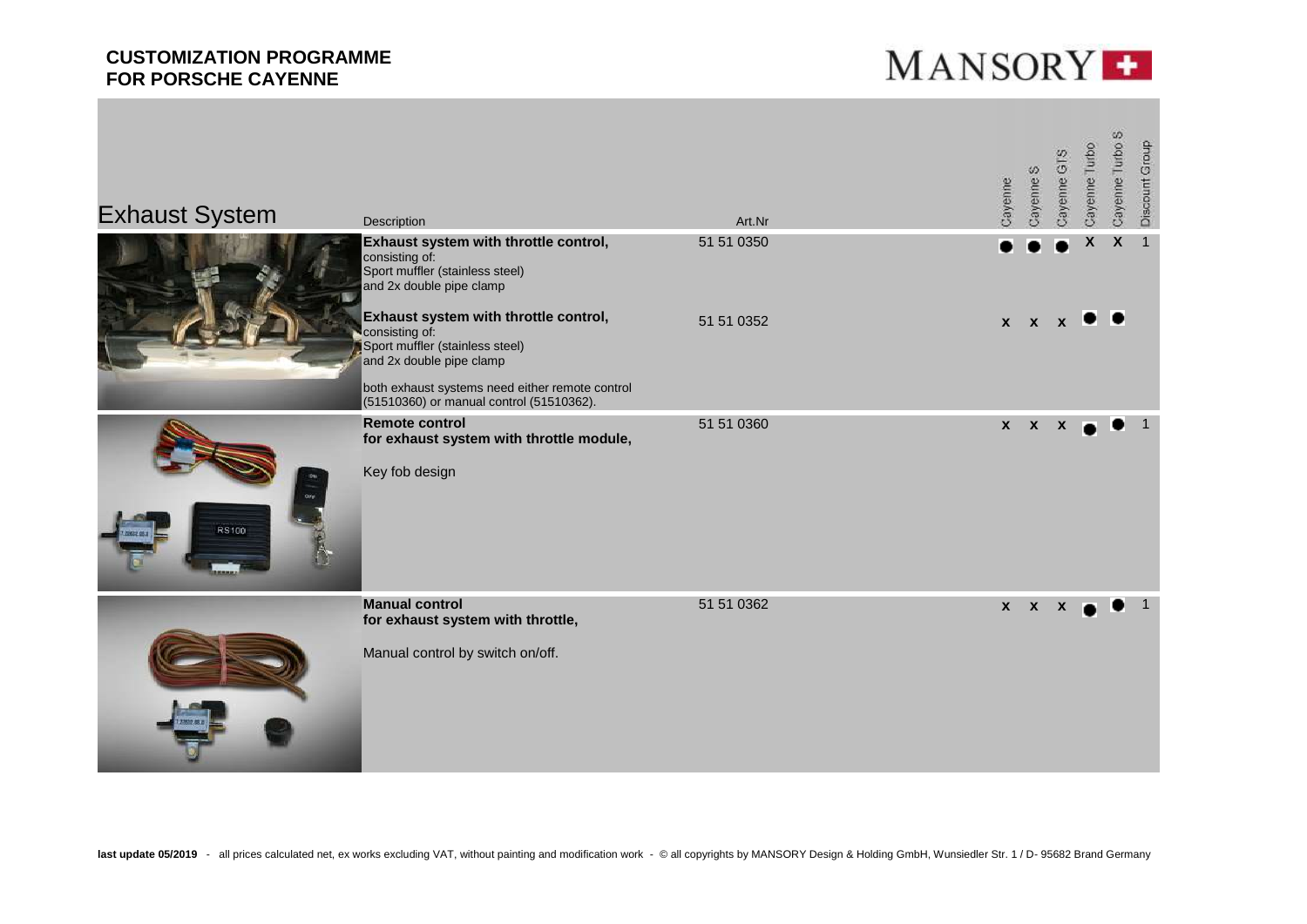

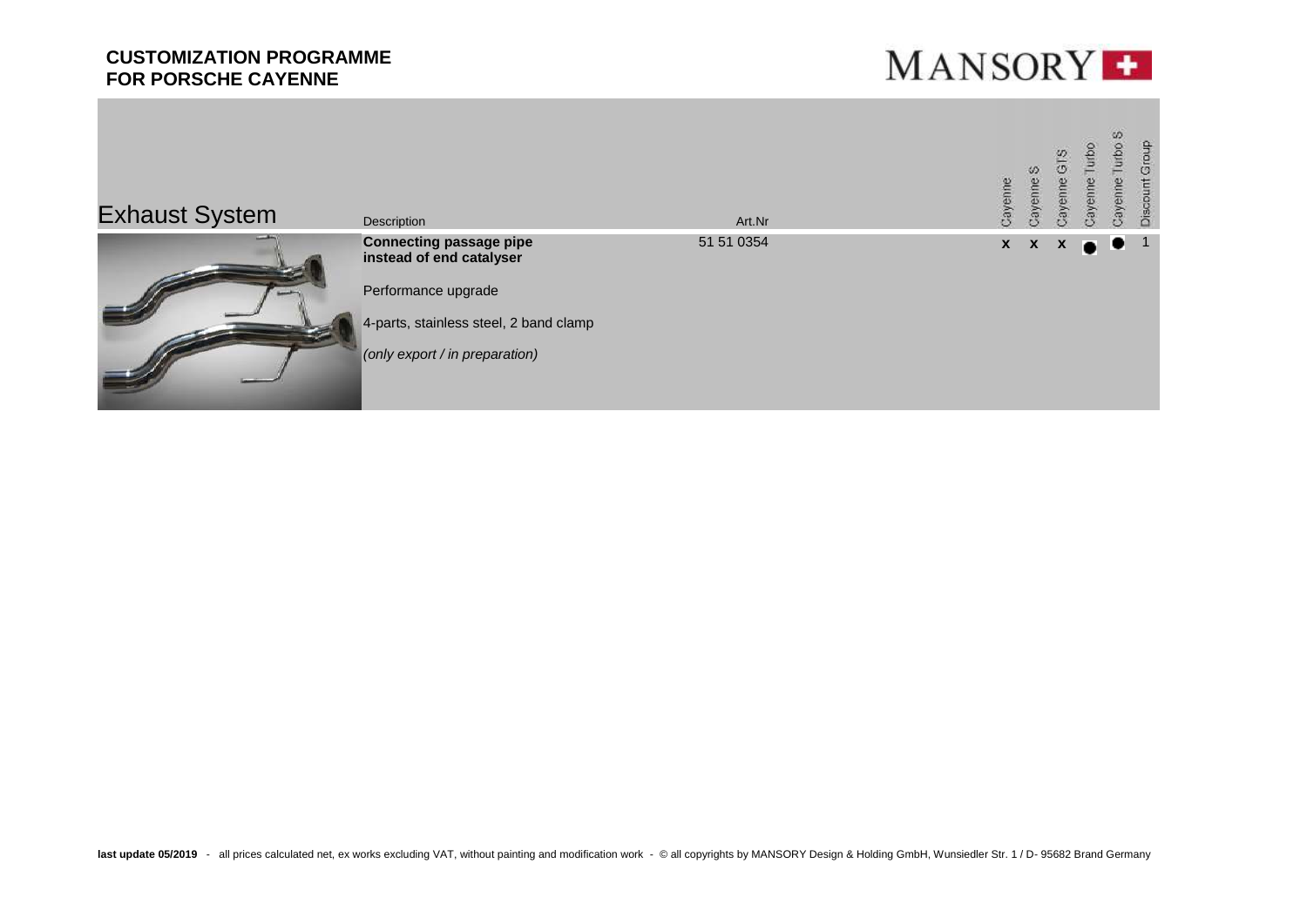

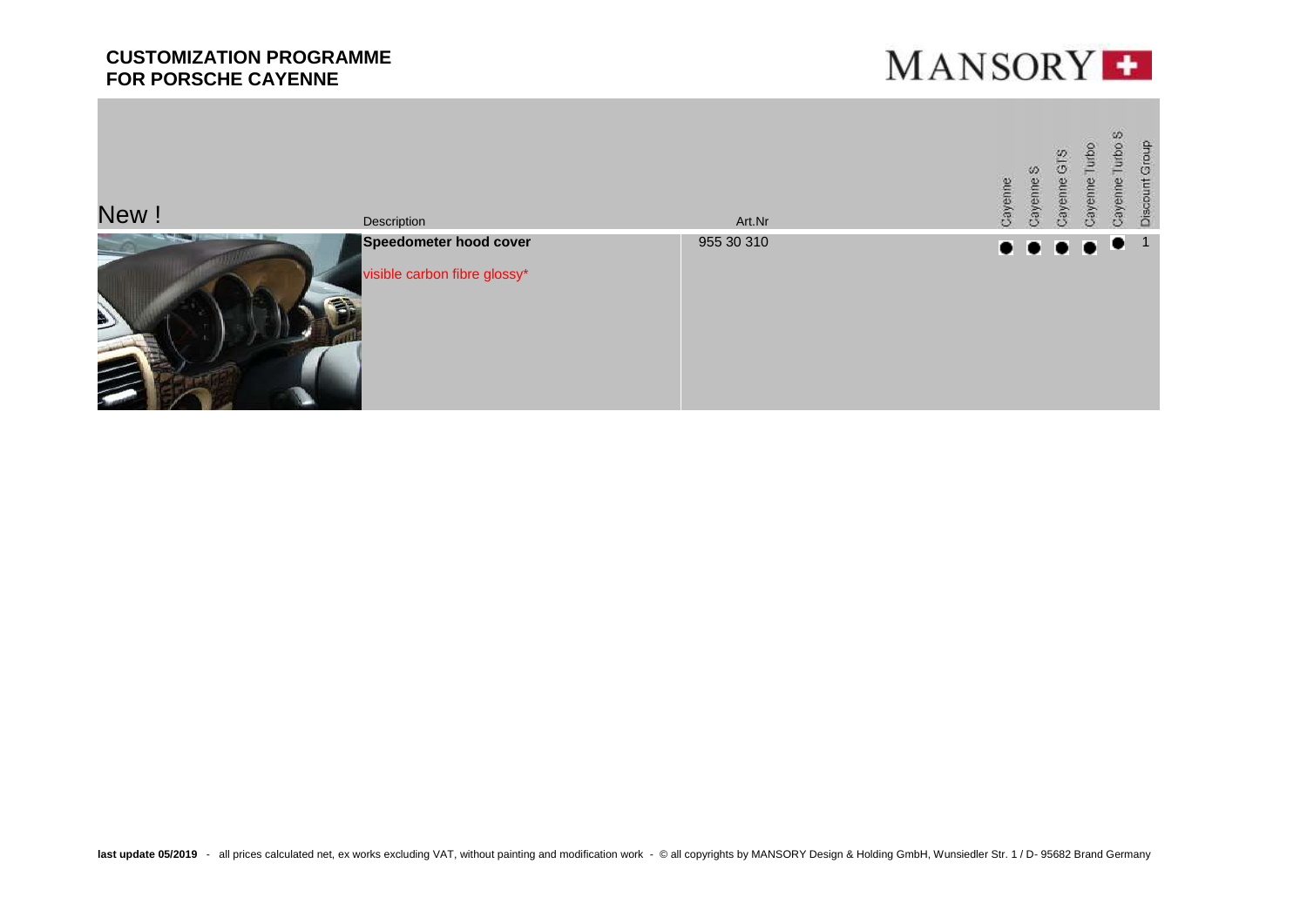

| <b>Interior</b> | Description                                                                                                                                                                                                                              | Art.Nr                                                                           | Cayenne | Cayenne S      | Cayenne GTS | Cayenne Turbo | SD.<br>Cayenne Turbo | Discount Group |
|-----------------|------------------------------------------------------------------------------------------------------------------------------------------------------------------------------------------------------------------------------------------|----------------------------------------------------------------------------------|---------|----------------|-------------|---------------|----------------------|----------------|
| ×,<br>理由        | <b>Sport-Steering wheel,</b><br>in conversion of original steering wheel<br>leather / leather<br>leather / alcantara<br>leather / carbonfibre<br>leather / wood<br>leather / aluminium<br>leather / piano lacquer<br>Deposit- Conversion | 955 30 1L0<br>955 30 1A0<br>955 30 1C0<br>955 30 1W0<br>955 30 1M0<br>955 30 1P0 | o       | $\bullet$      |             |               | $\bullet$            | $\overline{1}$ |
| ×)              | Airbag unit in leather<br>leather<br>lalcantara                                                                                                                                                                                          | 955 3L 000<br>955 3A 000                                                         |         | $\bullet$<br>Ð |             |               | $\bullet$ 1          |                |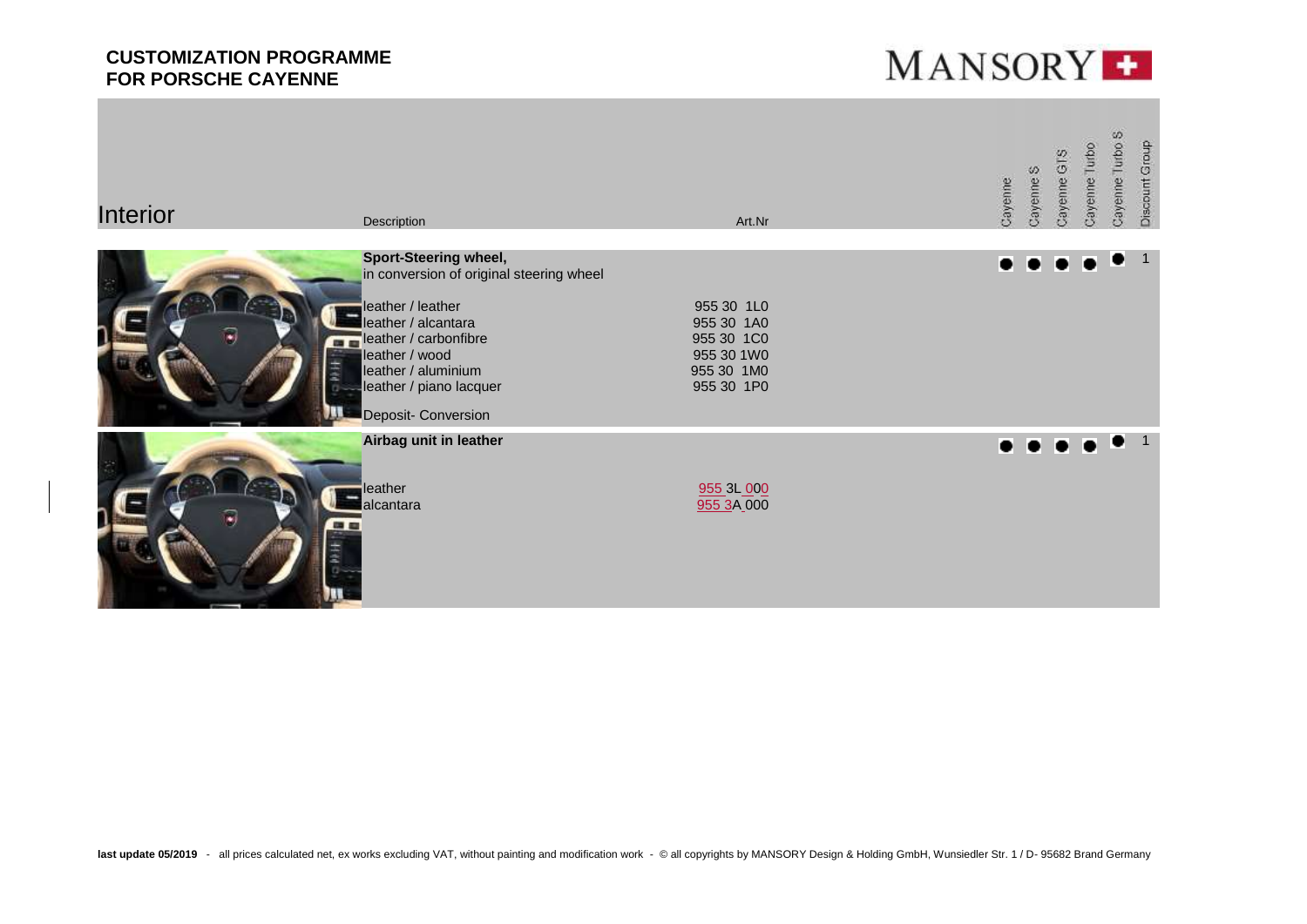

| <b>Interior</b>                     | Description<br>Interior kit 1, 13-parts                                                                                                                                                                   | Art.Nr<br>955 13 000     | Cayenne | Cayenne S | Cayenne GTS | Cayenne Turbo | Cayenne Turbo S | Discount Group<br>$\mathbf{1}$ |
|-------------------------------------|-----------------------------------------------------------------------------------------------------------------------------------------------------------------------------------------------------------|--------------------------|---------|-----------|-------------|---------------|-----------------|--------------------------------|
| c<br>$\mathbf{I}$<br>$\overline{2}$ | (1) Dashboard trims inclusive<br>Ignition key cover (4-parts)<br>(2) Door trim panels (6-parts)<br>(3) Middle console tunnel cover,<br>(4) Cupholder rear<br>(5) Ashtray cover rear<br>carbon fibre black |                          |         |           |             |               |                 |                                |
| <b>LEARNER</b><br>201               | "Exclusive" Carbon fibre Gearshift,<br>carbon fibre black                                                                                                                                                 | 955 30 300               |         |           |             |               |                 | $\mathbf{1}$                   |
|                                     | Handle at middle console tunnel,<br>Model: from 2000<br>carbon fibre black,<br>2- parts<br>Handle at middle console tunnel,<br>Model: from 2000<br>carbon fibre black,<br>2- parts                        | 955 30 400<br>955 32 400 |         |           |             |               |                 |                                |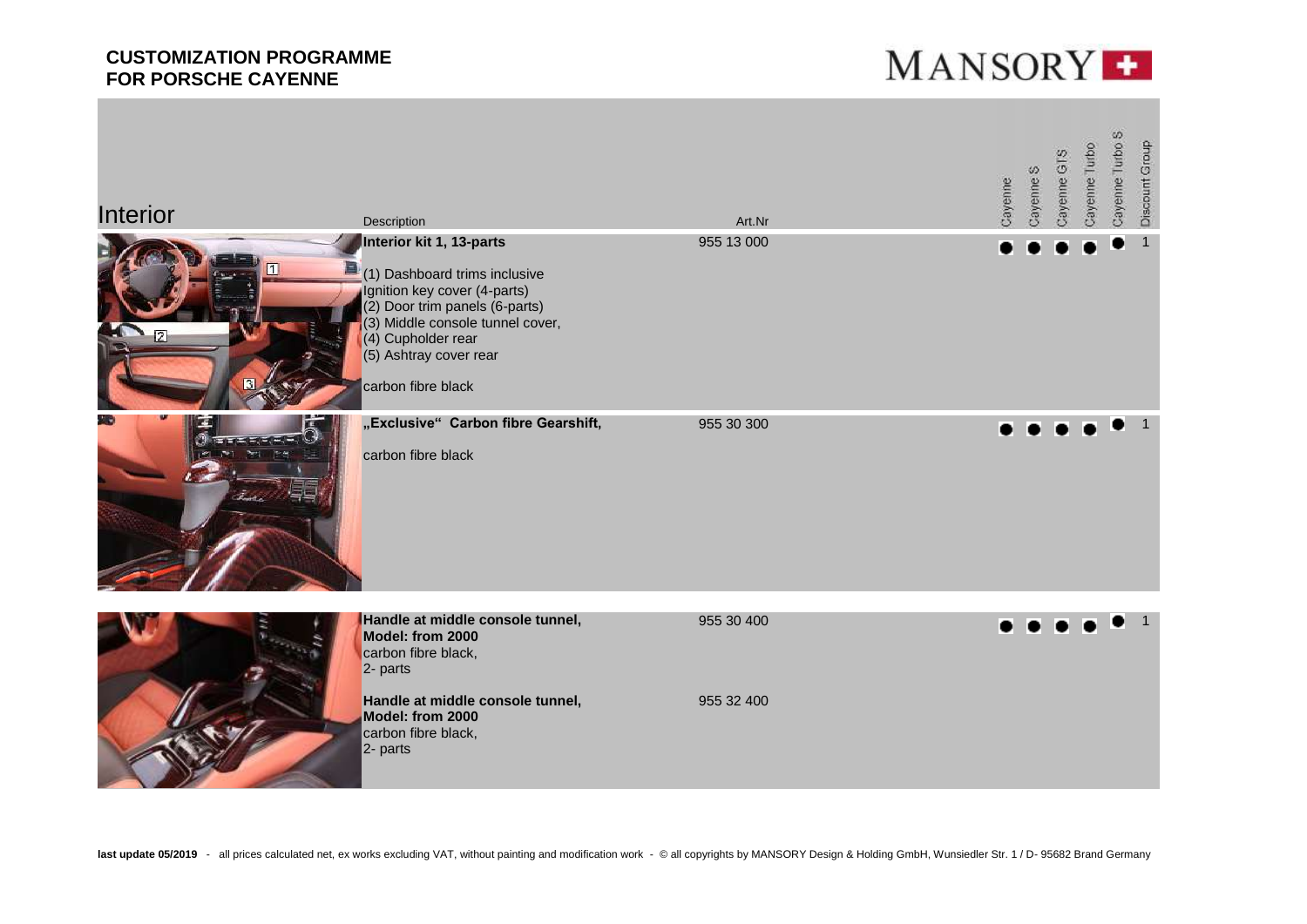

| Interior | Description                                                                                        | Art.Nr     | Cayenne | Cayenne S           | Cayenne GTS | Cayenne Turbo | Cayenne Turbo S | Discount Group |
|----------|----------------------------------------------------------------------------------------------------|------------|---------|---------------------|-------------|---------------|-----------------|----------------|
|          | Sill plates with illuminated<br><b>MANSORY Switzerland Logo,</b><br>carbon fibre black,<br>4-parts | 955 60 100 |         |                     |             |               |                 | $\mathbf{1}$   |
|          | <b>Sill plates</b><br>with MANSORY Switzerland Logo,<br>carbon fibre black,<br>4-parts             | 955 60 110 | ó.      | $\bullet$           | $\bullet$   | $\bullet$     | ∙               | $\overline{1}$ |
|          | Pedals,<br>3-parts, aluminium anodized,<br>for manual gearbox                                      | 955 30 200 |         | $\bullet$ $\bullet$ |             |               | x x 1           |                |